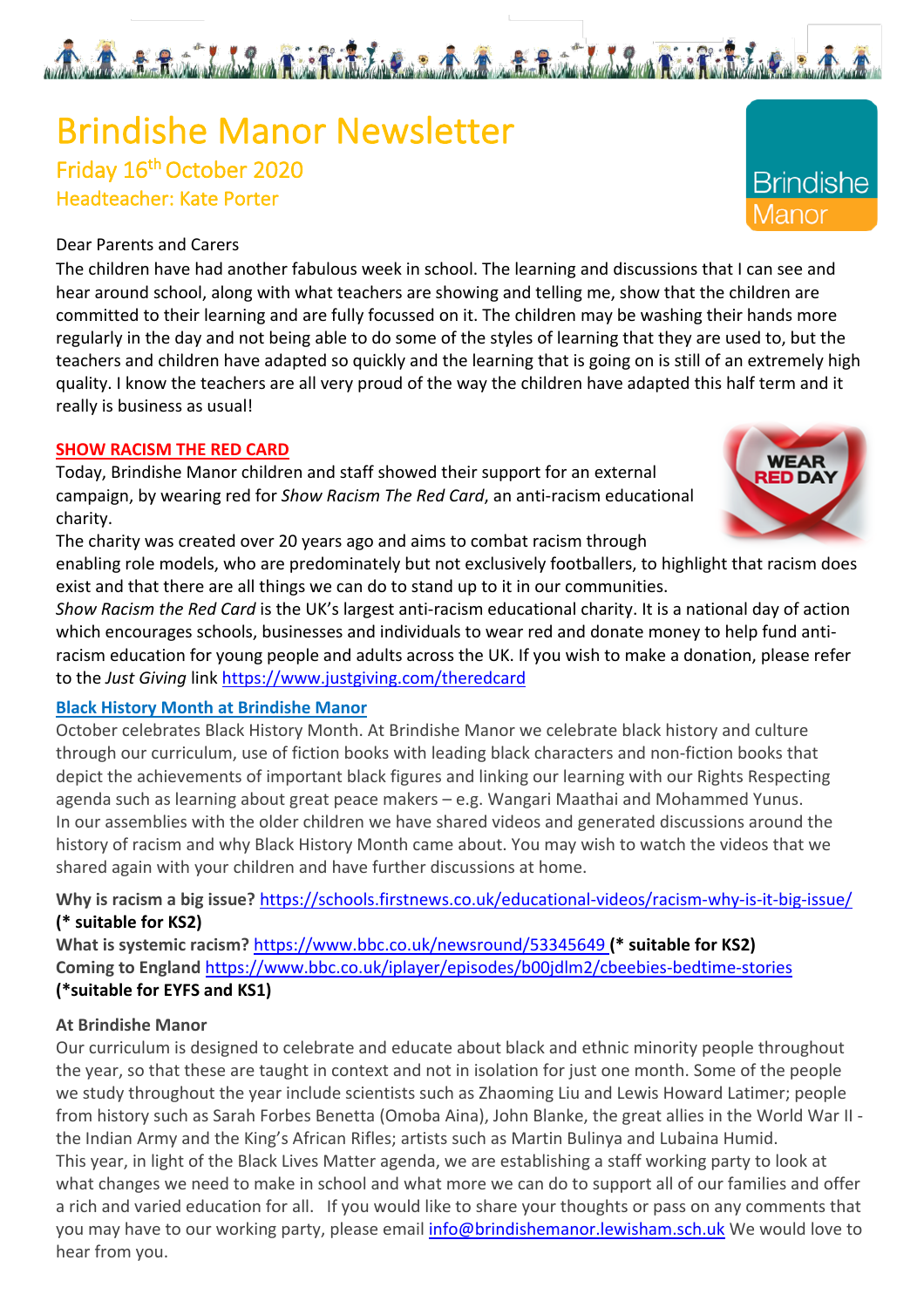#### **Educate and celebrate**

Children, families and staff at Brindishe Schools are drawn from a rich variety of social backgrounds, family structures, ethnic groups and religions. We value the right of each person to respect, courtesy and the recognition of individual differences. We work actively to ensure that all adults and children are given every opportunity to achieve, to recognise their own worth and to play an important part in our community. Each child's contribution to the classroom and school is welcomed and valued. We make sure that they have the opportunity to learn to the best of their ability and to raise their individual academic achievement. Education at Brindishe Schools is designed to benefit all of our children and to celebrate the rich, cultural diversity of Lewisham's local community.

#### We welcome and celebrate diversity at Brindishe



#### **Governor Update**

L

Before the summer holiday Lindsay Dale, a long standing member of the Brindishe Governing Body, stepped down as our Chair. Lindsay was a hugely committed member of the Governing Body and on behalf of the Federation, I'd like to thank her for all the time and energy she invested.

During our first meeting of the Autumn Term, I am pleased to announce that Liz Murphy, an experienced Brindishe Governor and member of our Community was voted in as the new Chair. We very much welcome her into the role and Liz will be writing to you over the next few weeks with a little about herself and the Federation Governing Body.

#### Autumn Term Parent/Carer Meetings

Due to the current situation with Covid, this event will take place virtually after the half-term break in November. More information will follow shortly with regards to dates and how to book an appointment. Thank you for your support and patience.

#### Harvest Collection – Helping Others – Final Reminder!

Every year we collect food supplies for the *Church of The Good Shepherd with St Peter, Lee.* These food donations are sent to the *'Helping Hands'* foodbank. Fortunately, we are able to continue with this during these times and each Brindishe School has been asked to collect only one item of food this year. Brindishe Manor families have

#### been asked to collect *UHT milk.*

The last day for collection is Tuesday 20<sup>th</sup> October. Please hand your milk to someone on the gate. These will be collected by the church on Tuesday 20<sup>th</sup>.

Thank you in advance for helping us, to continue helping our local community.

#### Half-Term Holiday Camp – Final Reminder!

Sportacus will run their holiday camp again this half-term. From Monday 26<sup>th</sup> to Friday 30<sup>th</sup> October, they will be providing an action packed programme of sports and games at Brindishe Green School. Call Harry on 07828 218690 or email Harry@sportacus.co.uk for further information.

**Please wear a face covering when you dropoff or collect children in the playground. Our staff are wearing them too!**